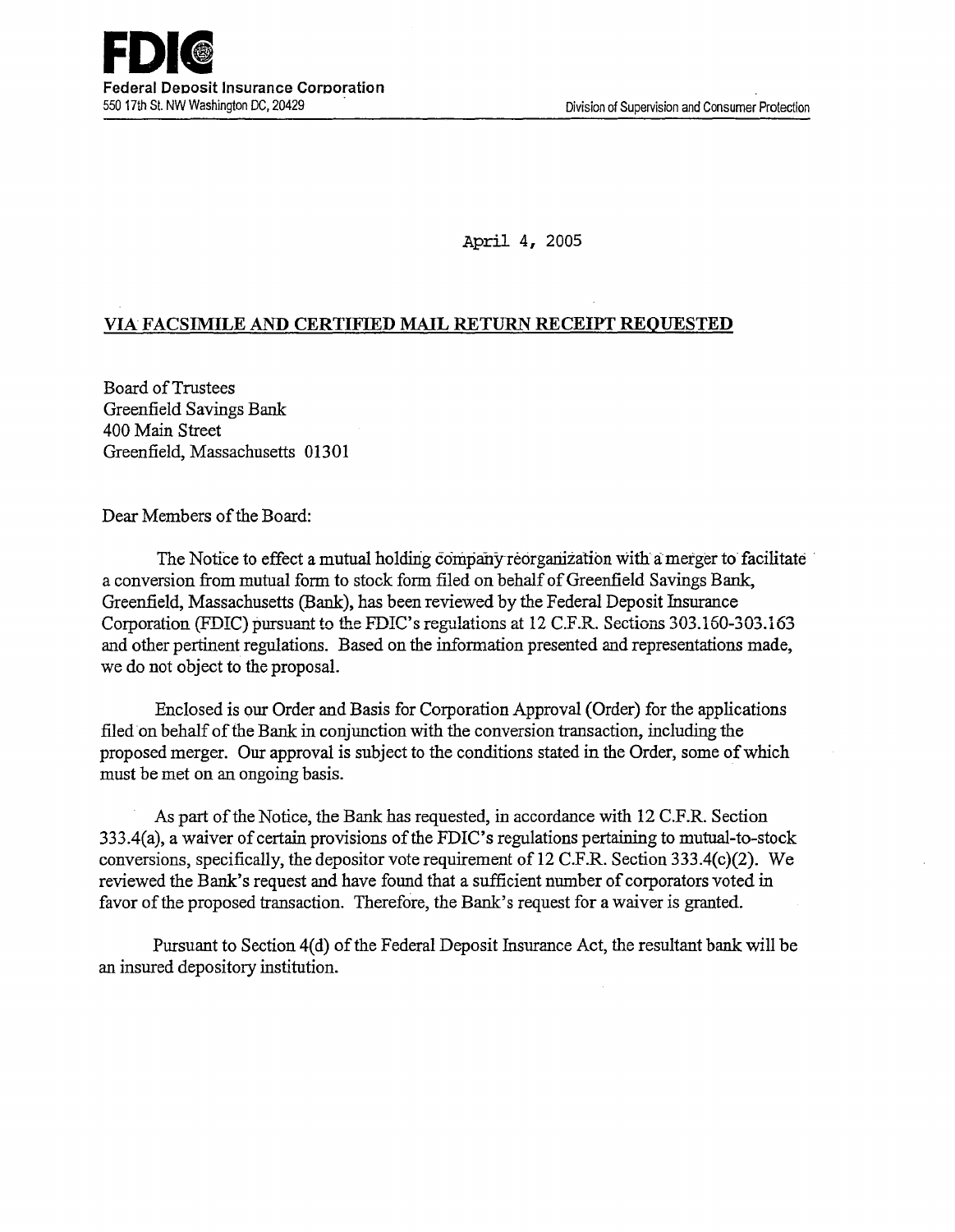Please advise the Boston Area Office in writing when the proposed transaction has been consummated. If an extension of the time limit included in the Order is required, a letter requesting a specific extension of the limitation, including the reasons therefore, should be submitted to the Boston Area Office.

Sincerely,

# **/S/**

Lane puty Director

Enclosure

cc: Kenneth F. Ehrlich Nutter McClennen & Fish LLP World Trade Center West Boston, Massachusetts 02210-2604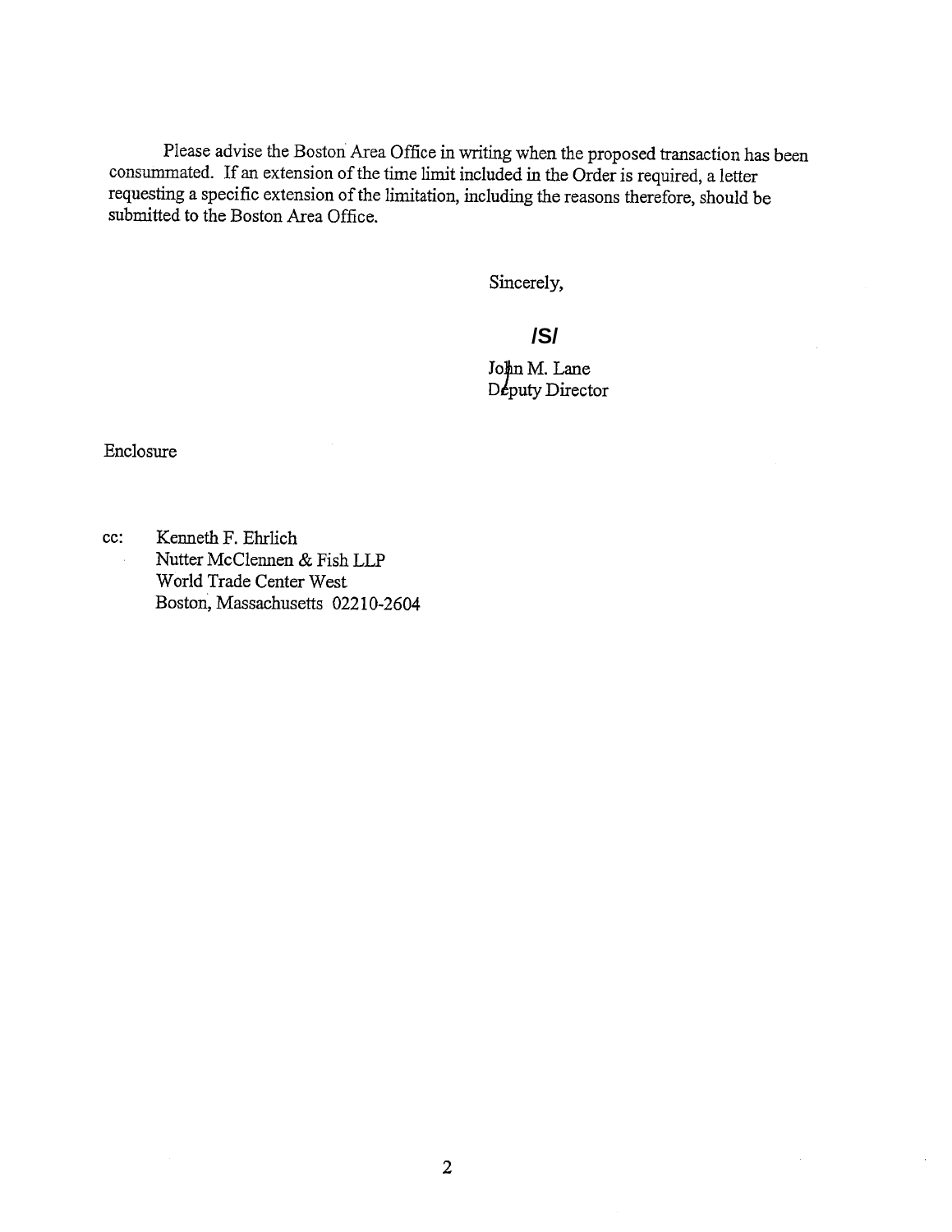#### FEDERAL DEPOSIT INSURANCE CORPORATION

## Greenfield Savings Bank Greenfield, Franklin County, Massachusetts

Application for Federal Deposit Insurance and Consent to Merge

#### ORDER AND BASIS FOR CORPORATION APPROVAL

Pursuant to Section 5 and Section 18(c) and other provisions of the Federal Deposit Insurance (FDI) Act, an application has been filed on behalf of Greenfield Savings Bank, Springfield, Massachusetts, (Mutual Institution) currently a state-chartered mutually-owned Bank Insurance Fund (BIF) member with total resources of \$490,296,000 and total deposits of \$385,870,000 as of December 31, 2004, for the FDIC's consent to merge with Greenfield Interim Stock Bank, Greenfield, Massachusetts, a proposed new interim state-chartered stock savings bank (Resultant Bank). In addition, applications have been filed for federal deposit insurance for Greenfield Interim Mutual Bank (a *de novo* mutual savings bank to be subsequently organized into a mutual holding company) and Greenfield Interim Stock Bank.

The transaction is to effect the Mutual Institution's plan of reorganization which, solely to facilitate such undertaking, provides for:

- Greenfield Savings Bank to organize a new *de novo* mutual savings bank under Massachusetts law to be known as Greenfield Interim Mutual Bank.
- Greenfield Interim Mutual Bank to reorganize, and amend and restate its mutual savings bank charter to become a mutual holding company to be known as GSB, MHC.
- GSB, MHC, to simultaneously organize a Massachusetts-chartered stock savings bank as a subsidiary to be known as Greenfield Interim Stock Bank.
- Greenfield Savings Bank will immediately thereafter merge with Greenfield Interim Stock Bank, with Greenfield Interim Stock Bank to be the legally surviving entity under the name Greenfield Savings Bank.

Upon consummation of the reorganization, the deposits of the Resultant Bank will continue to be ·insured under the BIF. On the effective date of the reorganization, the Resultant Bank will be a stock bank and the wholly owned subsidiary of GSB, MHC. Applications for the establishment of GSB, MHC, have been filed with the Federal Reserve System. Following consummation of the merger, the Resultant Bank will operate the same banking business, with the same management, at the same locations now being served by the Mutual Institution. The proposed transaction, per se, will not alter the competitive structure of banking in the market served by the Mutual Institution. Greenfield Savings Bank's main office will continue to be located at 400 Main Street, Greenfield, Massachusetts.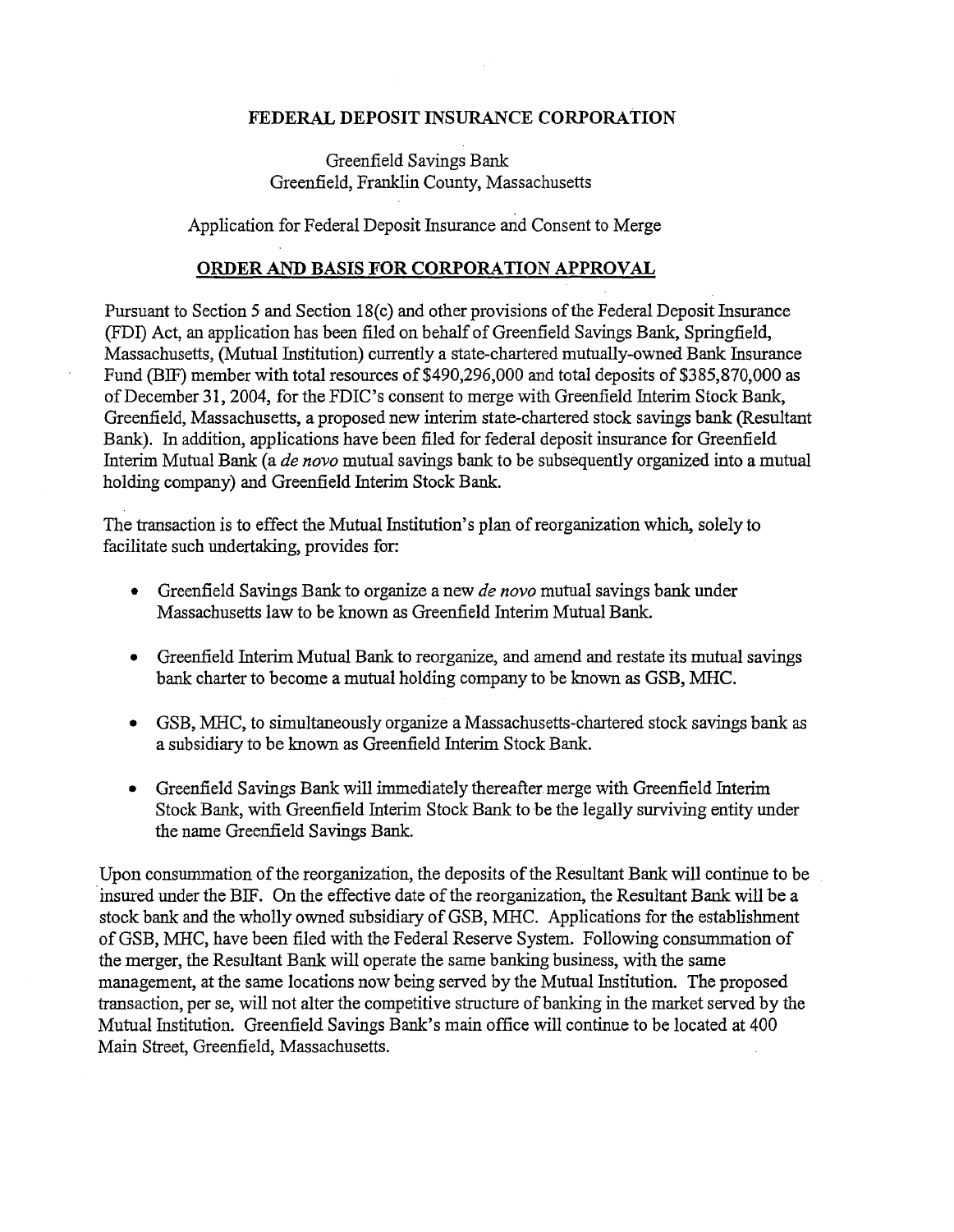Notice of the proposed transaction, in a form approved by the FDIC, has been published pursuant to the FDI Act. A review of available information, including the Community Reinvestment Act (CRA) Statement of the proponent, disclosed no inconsistencies with the purposes of the CRA. The resultant institution is expected to continue to meet the credit needs of its entire community, consistent with the safe and sound operation of the institution.

In connection with the applications, the FDIC has taken into consideration the financial and managerial resources and future prospects of the proponent banks and the Resultant Bank, the convenience and needs of the community to be served, and the effectiveness of the Resultant Bank's efforts in combating money laundering activities. In connection with the applications for deposit insurance, the FDIC has taken into consideration the: financial history and condition; adequacy of the capital structure; future earnings prospects; general character and fitness of management; risk to the insurance fund; convenience and needs of the community; and consistency of corporate powers. Having found favorably on all statutory factors and having considered other relevant information, including reports on the competitive factors furnished by the Comptroller of the Currency, the Board of Governors of the Federal Reserve System, the Office of Thrift Supervision, and the Attorney General of the United States, it is the FDIC's judgment that the applications should be and hereby are approved, subject to the following conditions:

- 1. That, except for the proposed transfer of stock to GSB, MHC, no shares of the stock of Greenfield Savings Bank shall be sold, transferred or otherwise disposed of, to any person (including any Employee Stock Ownership Plan) unless prior notice is provided to, and non-objection is received from, the FDIC;
- 2. That, prior to a sale, transfer or other disposition of any shares of Greenfield Savings Bank by GSB, MHC, to any person (including any Employee Stock Ownership Plan) or a conversion ofGSB, MHC, to stock form, Greenfield Savings Bank will provide written. notification to the FDIC and provide the FDIC with copies of all documents filed with the state and federal banking and/or securities regulators in connection with any sale, transfer, disposition or conversion;
- 3. That, should any shares of stock be issued to persons other than GSB, MHC, any dividends waived by GSB, MHC, must be retained by GSB, MHC, or Greenfield Savings Bank and segregated, earmarked or otherwise identified on its books and records; such amounts must be taken into account in any valuation of the institution and factored into the calculation used in establishing a fair and reasonable basis for exchanging shares in any subsequent conversion of GSB, MHC, to stock form; such amounts shall not be available for payment to or the value thereof transferred to minority shareholders, by any means including through dividend payments or at liquidation;
- 4. That, any change in proposed management, including the board of directors; will render this approval null and void unless such proposal is approved by the FDIC prior to the consummation of the proposed transaction;